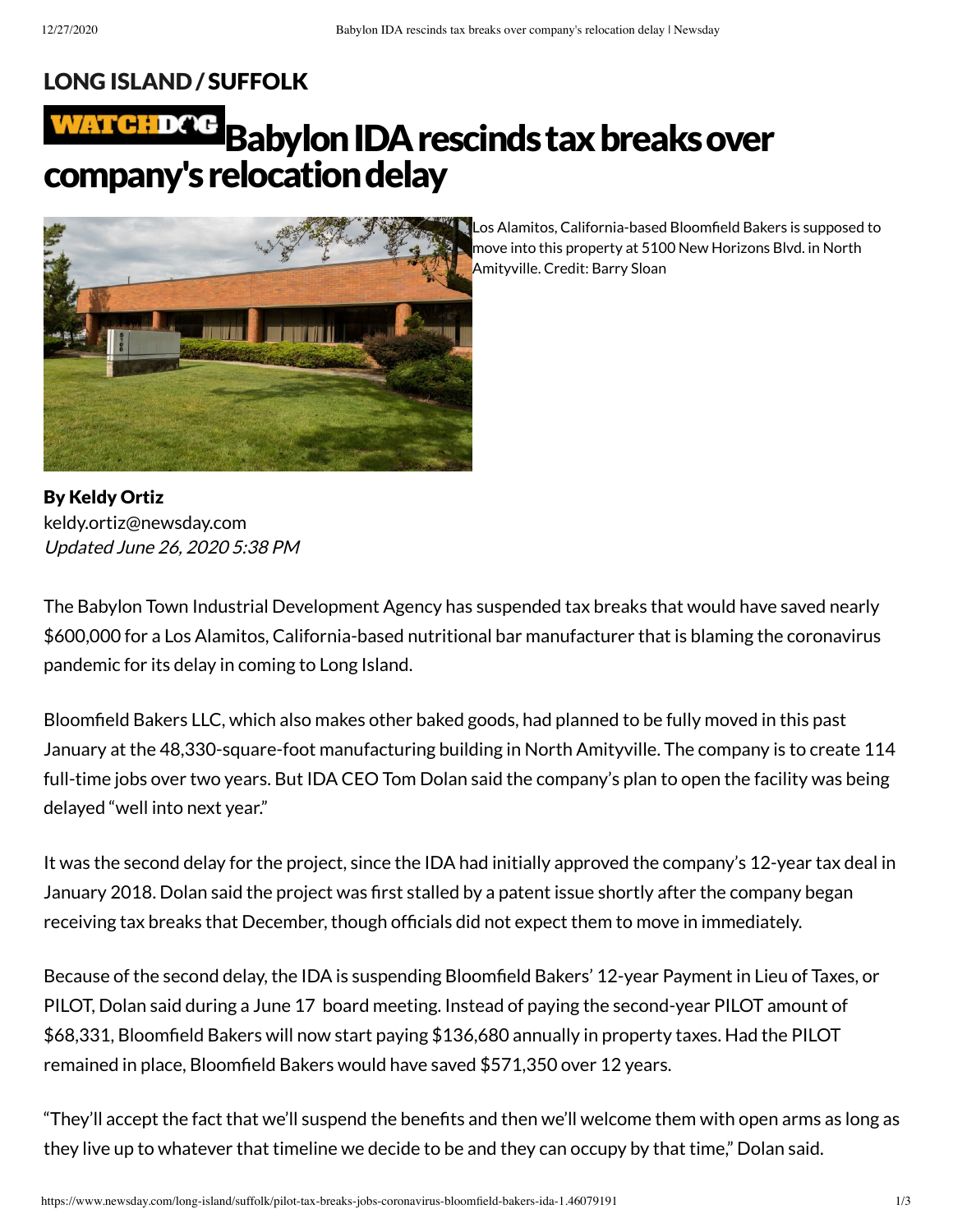"Obviously, if they could have moved in sooner, that's what we wanted ..."

The company paid \$3.1 million for the building at 5100 New Horizons Blvd. in 2018. Property taxes in 2017, when it was owned by The Nature's Bounty Co. of Ronkonkoma, were \$137,958.16, said Babylon Town spokesman Dan Schaefer.

In its 2017 application for financial assistance, Bloomfield Bakers said it would consider other locations in Idaho and elsewhere if it did not get help from the agency.

## Sign up for The Classroom newsletter.

The pandemic has changed education on Long Island. Find out how.

Email address

Sign up

By clicking Sign up, you agree to our [privacy](https://www.newsday.com/privacy) policy.

Alexander Yoffe, an attorney for the company, declined to comment about whether the company would consider going to a different location. Matt Borud, a spokesman for the Idaho Department of Commerce, said Bloomfield Bakers has not applied for any assistance

from the state.

Dolan said he expects Bloomfield Bakers to maintain its commitment to bringing its business to town but has some doubt the commitment can be upheld if the coronavirus pandemic continues. He is not alone in his concerns.

Islip Town IDA executive director William Mannix wrote in an email Tuesday that while the agency has not heard from companies indicating they won't be expanding or moving into the town, the agency does "know of some prospects who put their expansion plans on hold" because of the pandemic.

## BLOOMFIELD BAKERS

- Founded in 1992
- Employs more than 500 workers
- $\bullet$  Plans to create 114 full-time jobs over two years when the company fully opens its facility